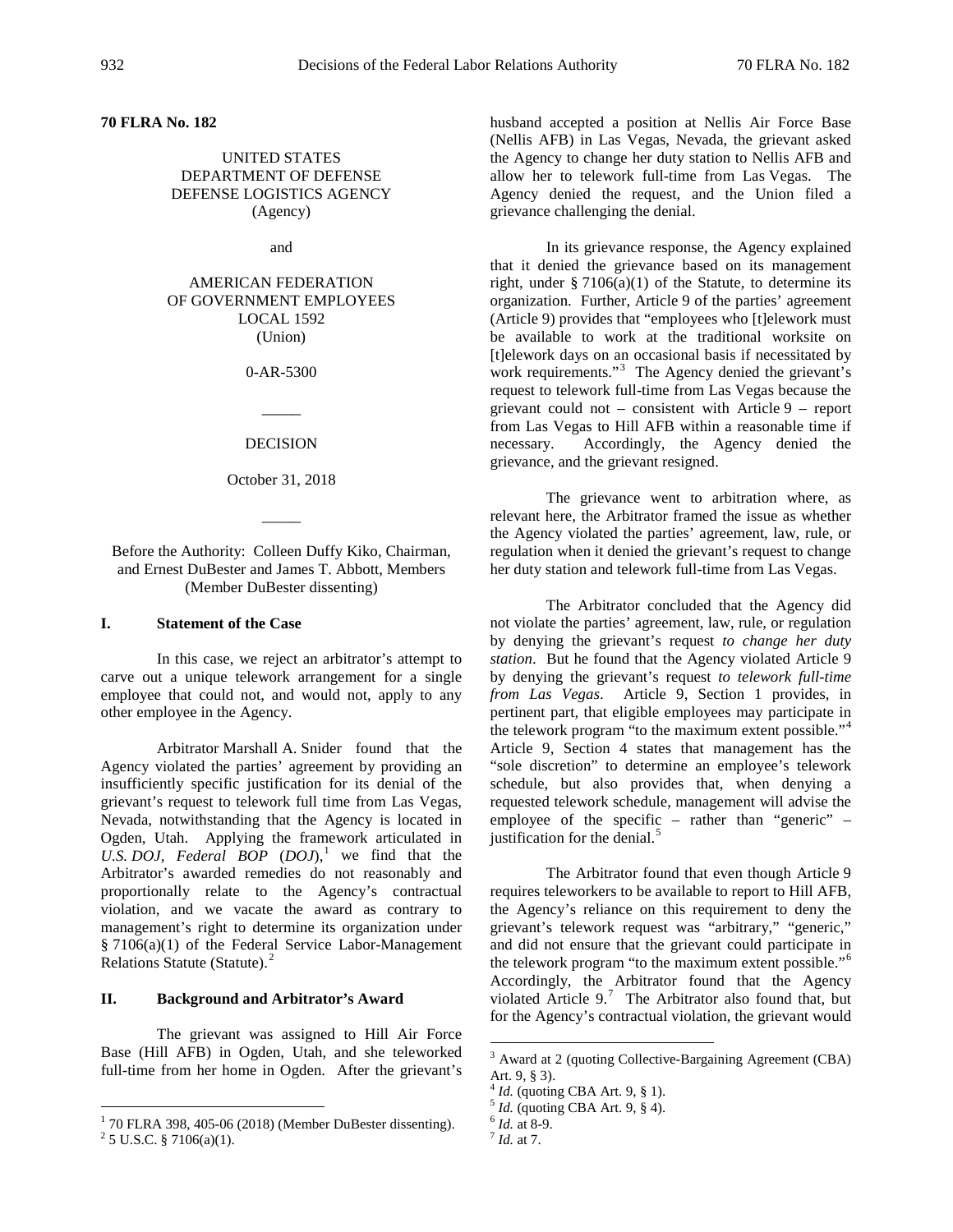not have resigned. As remedies, the Arbitrator directed the Agency to reinstate the grievant, allow her to telework full-time from Las Vegas, and provide her backpay and lost benefits.

On August 4, 2017, the Agency filed exceptions to the Arbitrator's award and, on September 11, 2017, the Union filed an opposition to the Agency's exceptions.

# **III. Analysis and Conclusion: The Arbitrator's remedies do not reasonably and proportionally relate to the violation of Article 9.**

The Agency argues that the award excessively interferes with management's right to determine its organization under  $\S 7106(a)(1)$  of the Statute because it effectively requires management to change the grievant's duty station to Las Vegas and permit her to telework from there. [8](#page-1-0) Specifically, the Agency contends that, although the award permits the Agency to maintain the grievant's duty station at Hill AFB, allowing the grievant to telework full-time from Las Vegas triggers a regulatory requirement<sup>[9](#page-1-1)</sup> that the Agency change the grievant's "official worksite" to Las Vegas. $10$  The Authority has recognized that management's right to determine its organization encompasses the right to determine the administrative and functional structure of the agency.<sup>[11](#page-1-3)</sup>

Evaluating the Agency's argument under the three-part framework set forth in *DOJ*, the first question is whether the Arbitrator found a violation of a contract provision.<sup>[12](#page-1-4)</sup> Here, the Arbitrator found that the Agency's "generic" denial of the grievant's telework request violated Article  $9<sup>13</sup>$  $9<sup>13</sup>$  $9<sup>13</sup>$  Thus, the answer to the first question is yes.

The second question under *DOJ* is whether the Arbitrator's remedy reasonably and proportionally relates to the violation of Article  $9<sup>14</sup>$  $9<sup>14</sup>$  $9<sup>14</sup>$  If the answer to that question is no, then the arbitrator's award is contrary to law and must be vacated.<sup>[15](#page-1-7)</sup>

<span id="page-1-2"></span>

As noted above, Article 9 provides that management has the "sole discretion" to approve or deny a requested telework schedule, but must provide a specific – rather than "generic" – justification for a denial.<sup>16</sup> The Arbitrator found that the Agency's The Arbitrator found that the Agency's justification for its denial – that the grievant would not be able to fulfill her obligation to report to Hill AFB within a reasonable time if necessary – was "generic."<sup>[17](#page-1-3)</sup> Yet, as remedies, he ordered the Agency to reinstate the grievant, allow her to telework full-time from Las Vegas, and provide her backpay and lost benefits. Those remedies are disproportionate to the Agency's violation of Article 9. Because Article 9 affords management the "sole discretion" to determine an employee's telework schedule, the Agency's failure to provide the grievant with a specific justification for the denial of her telework request would entitle the grievant to, at most, a *more specific* justification for the denial. Thus, reinstatement – in addition to the other awarded remedies – is disproportionate here. Because the Arbitrator's remedies do not reasonably and proportionally relate to the Agency's violation of Article 9, the answer to the second question is no.

While we appreciate the dissent's veiled<br>compliment,<sup>18</sup> the dissent mischaracterizes the dissent mischaracterizes (or misunderstands) the *DOJ* framework itself and how that framework applies here. The dissent criticizes our application of the *DOJ* framework because, "the first step in analyzing [a management-right] claim would be to determine whether the award affects in any way the asserted management right"<sup>[19](#page-1-4)</sup> and implies that this in some magical way creates a new fourth step. *DOJ* only applies in cases where the awards or remedies affected a management right, and we firmly reject the dissent's attempt to confuse the issue as it pertains to *DOJ*. That case (the relevant "on-point precedent"[20](#page-1-5)) and *IRS* left no ambiguity as to the steps for determining when an award impermissibly interferes with a management right. Here, if the Agency implemented the awarded remedies, then government-wide regulations would require the Agency to change the grievant's official duty station. $21$  And, as part of the Agency's "right to determine [its] administrative and functional structure," $^{22}$  $^{22}$  $^{22}$  the Agency has the right to determine "where[,] organizationally[,] certain functions shall be established and *where the duty stations of the positions* providing those functions *shall* 

<sup>16</sup> Award at 2 (quoting CBA Art. 9, § 4).<br><sup>17</sup> *Id.* at 7.<br><sup>18</sup> Dissent at 7 ("Bravo.").<br><sup>19</sup> *Id.* at 6.<br><sup>20</sup> *Id.* at 7.<br><sup>21</sup> *See* 5 C.F.R. § 531.605(d)(1); *id.* § 531.603(b)(27).<br><sup>22</sup> *FAA*, 58 FLRA at 178.

<span id="page-1-1"></span><span id="page-1-0"></span><sup>&</sup>lt;sup>8</sup> Exceptions Br. at 16-19.<br><sup>9</sup> *Id.* at 33-34 (citing 5 C.F.R. § 531.605(d)).<br><sup>10</sup> *See* 5 C.F.R. § 531.605(d)(1) (an employee "need not work at least twice each biweekly pay period at the . . . official worksite . . . *as long as the employee is regularly performing work within the locality pay area for that worksite*" (emphasis added)); *id.* § 531.603(b)(27) (Las Vegas, Nevada falls within a locality pay area that does not include Ogden, Utah).

<span id="page-1-9"></span><span id="page-1-8"></span><span id="page-1-3"></span><sup>11</sup> *See U.S. Dep't of Transp., FAA*, 58 FLRA 175, 178 (2002) (*FAA*). <sup>12</sup> *See DOJ*, 70 FLRA at 405. <sup>13</sup> Award at 7. <sup>14</sup> *DOJ*, 70 FLRA at 405. <sup>15</sup> *Id.*

<span id="page-1-4"></span>

<span id="page-1-5"></span>

<span id="page-1-6"></span>

<span id="page-1-7"></span>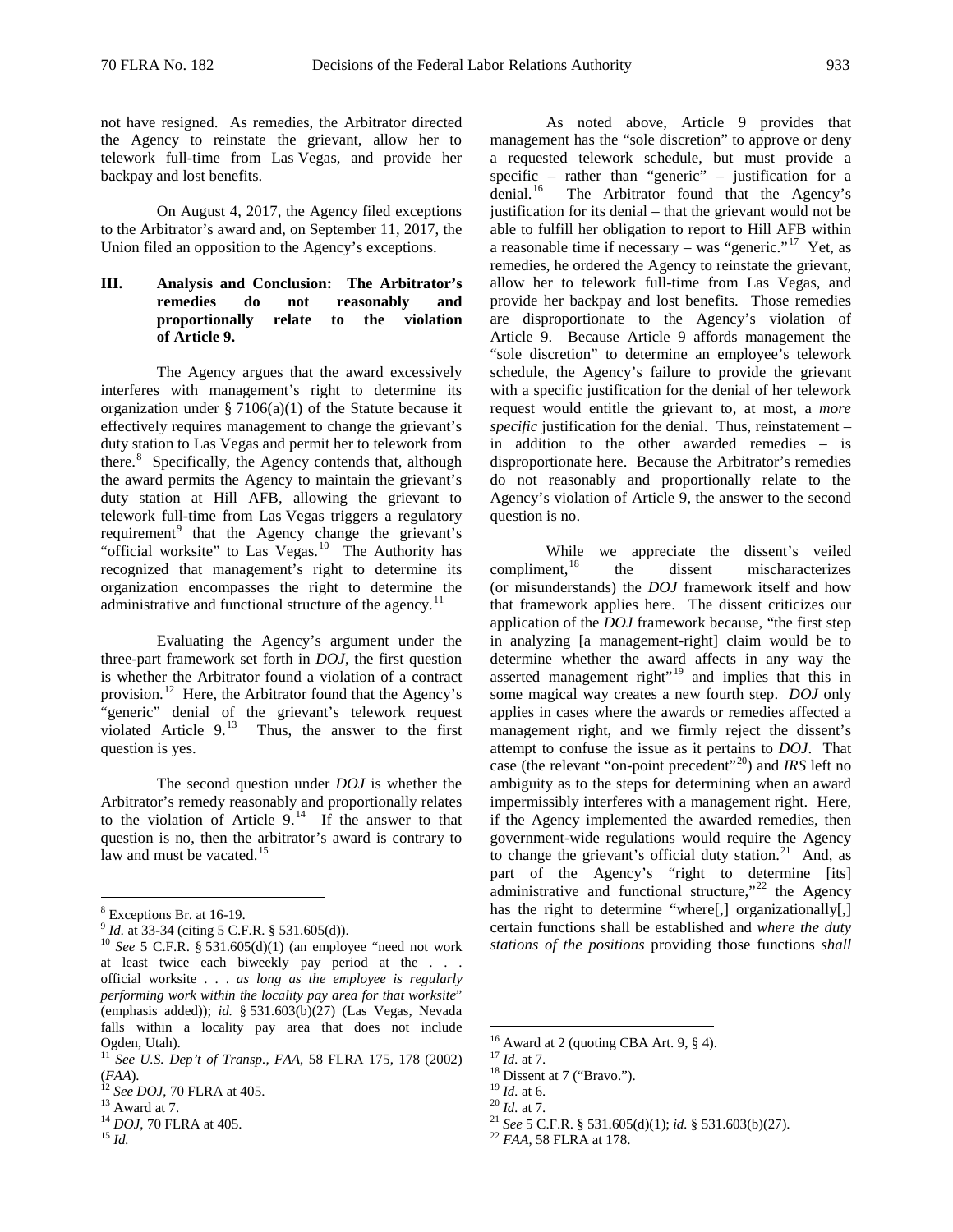*be maintained*."[23](#page-2-0) Therefore, *DOJ* properly applies in this case. Having found the award deficient using that framework, we set aside the award as contrary to  $$7106(a)(1).^{24}$  $$7106(a)(1).^{24}$  $$7106(a)(1).^{24}$ 

In sum, the resolution of this case has little to do with telework. Instead, the Arbitrator's remedy, if implemented, would require the Agency to change the grievant's official duty station.<sup>[25](#page-2-2)</sup> <sup>[26](#page-2-3)</sup> The Agency has the right to determine "where[,] organizationally[,] certain functions shall be established and *where the duty stations of the positions* providing those functions *shall be maintained.*"<sup>27</sup> And because we find that the remedy is

not proportional to the contractual violation, we do not reach the third question under *DOJ*. [28](#page-2-5)

#### **IV. Decision**

We vacate the award.

<span id="page-2-0"></span> <sup>23</sup> *U.S. Dep't of Transp., Maritime Admin.*, 61 FLRA 816, 822 (2006) (*DOT*) (emphases added) (quoting *AFGE, Local 3529*, 55 FLRA 830, 832 (1999)). To the extent that other Authority decisions selectively cited by the dissent have diverged from this clear test – under which determining an employee's *official duty station* necessarily affects management's right to determine the agency's organization –we will no longer follow them. *E.g.*, *U.S. Dep't of Educ., Wash., D.C.*, 61 FLRA 307, 309-310 (2005) (*DOE*) (Chairman Cabaniss concurring); *NTEU*, 41 FLRA 1283, 1286-88 (1991); *AFGE, Local 3601*, 39 FLRA 504, 515-16 (1991); *NTEU, Chapter 83*, 35 FLRA 398, 411-413 (1990). Those decisions failed to recognize that, every time an employee's official duty station changes, that change *necessarily affects* an agency's For example, an agency must administer locality-based payments using an employee's official duty station, but some decisions discounted these administrative effects without explanation. *See, e.g.*, *DOE*, 61 FLRA at 310 (stating that *paying travel expenses*, which changed based on worksite location, affected agency's administrative structure, but holding that *paying salaries*, which changed based on worksite location, did not affect administrative structure). We may not ignore such significant effects.

<span id="page-2-1"></span><sup>24</sup> *See U.S. DHS, U.S. CBP, Detroit Sector, Detroit, Mich.*, 70 FLRA 572, 573 (2018) (*CBP*) (Member DuBester dissenting) (setting aside award as contrary to  $\S 7106(a)(2)(B)$ of the Statute where arbitrator's remedy did not reasonably and proportionally relate to the agency's contractual violation).

<span id="page-2-3"></span><span id="page-2-2"></span><sup>&</sup>lt;sup>25</sup> *See* 5 C.F.R. § 531.605(d)(1); *id.* § 531.603(b)(27). <sup>26</sup> Member Abbott notes that in addition to requiring a change to the grievant's duty station, the award, if permitted to stand, also would have required the Agency to establish a duty station that was unique *only to the grievant.* That result both failed to draw its essence from the parties' agreement and directly interfered with the Agency's right to determine its organization. It is preposterous to assume that an arbitrator has the discretion to carve out an exception for one employee, an exception that does not, and cannot, apply to any other employee in the Agency or the Federal government. Arbitrators may not simply craft awards that are based on their own notions of "industrial justice." *See U.S. Small Bus. Admin.*, 70 FLRA 745, 745 n.1 (2018).

<span id="page-2-5"></span><span id="page-2-4"></span><sup>27</sup> *DOT*, 61 FLRA at 822 (emphases added) (quoting *AFGE, Local 3529*, 55 FLRA at 832).

Because we are setting aside the award as contrary to § 7106(a)(1), we need not address the Agency's remaining arguments. *E.g.*, *CBP*, 70 FLRA at 574 n.17.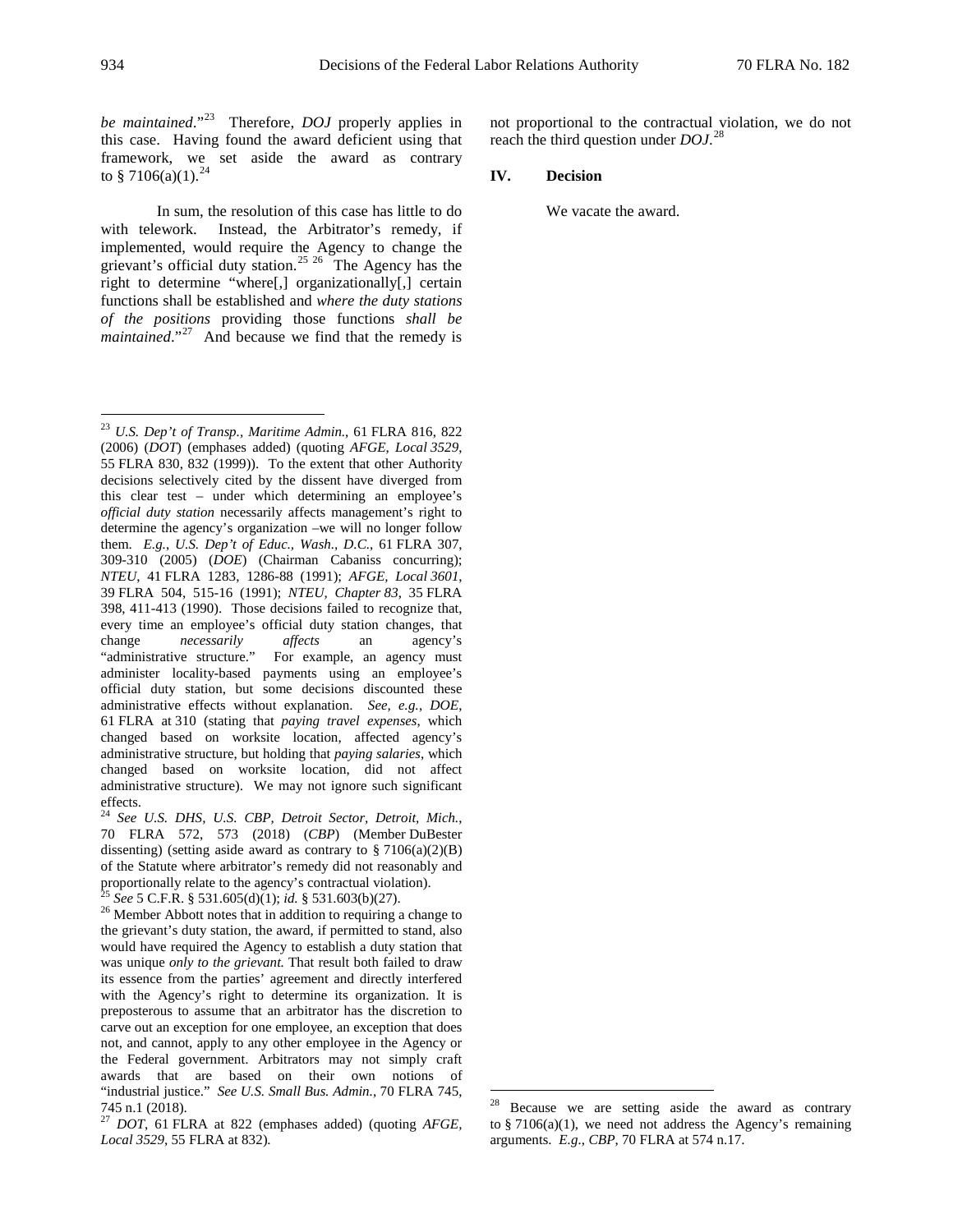#### **Member DuBester, dissenting:**

I disagree with the majority's decision to set aside the Arbitrator's award. The majority grants the Agency's management-rights exception based on the flawed analysis the majority adopted in *U.S. DOJ, Federal BOP* (*DOJ*).[1](#page-3-0) As I explained in *DOJ*, and in *U.S. DHS, U.S. CBP, Detroit Sector, Detroit, Michigan*  $(DHS, CBP)$ ,<sup>[2](#page-3-1)</sup> the majority's analysis is contrary to well-established statutory principles and policies, and lacks a foundation in the Statute. $3$ 

Regarding this particular case, as I have also explained, the majority's determination to set aside arbitral remedies that are "disproportionate" to an agency's contract violation, lacks any rational guidelines, and is arbitrary.<sup>[4](#page-3-3)</sup> Moreover, the majority's analysis departs, without explanation, from "the traditional, widely-recognized deference to arbitrators' remedial determinations."[5](#page-3-4) As I stated in *DHS, CBP*, "the analysis the majority employs, rests on what appear to be little more than the majority's 'vague' impressions of what parties and arbitrators may and may not do in creating and administering collective-bargaining relationships. Lacking discernible principles, vague decisional frameworks like the majority's 'invite the exercise of arbitrary power."<sup>[6](#page-3-5)</sup>

The majority's decision in the current case once again confirms the validity of these objections, and casts further light on the arbitrary nature of the *DOJ* analysis. In this case, the majority applies its flawed analysis to resolve the Agency's contrary-to-law claim that the award "excessively interferes" with the Agency's right to determine its organization under  $\S 7106(a)(1)$  of the Statute, $\frac{7}{1}$  $\frac{7}{1}$  $\frac{7}{1}$  by impermissibly affecting that right. Logically, the first step in analyzing such a claim would be to

determine whether the award affects in any way the asserted management right.<sup>[8](#page-3-7)</sup>

The majority appears to have realized this, and amends its "three-part framework"<sup>[9](#page-3-8)</sup> to make it now a four-part framework. As the majority clarifies, the first question is now whether "the award[] or remed[y] affect[s] a management right."<sup>[10](#page-3-9)</sup> Bravo.<sup>[11](#page-3-10)</sup>

However, the majority incorrectly answers its new "first question" by finding that the Arbitrator's remedies affect the Agency's management right to determine its organization under  $\S 7106(a)(1)$  of the Statute. Preferring the generality of boilerplate to the specificity of on-point precedent, the majority holds that the management right to determine organization includes "the right to determine . . . 'where the duty stations of the positions providing [agency] functions shall be maintained."<sup>12</sup> And because the grievant's telework location would also be her duty station, the majority holds that the award affects the Agency's management right.

Authority precedent developed over the Authority's forty-years of adjudicating cases, but which the majority now arbitrarily overrules, does not support the majority's overly broad assertion. On-point precedent, for example, *U.S. Department of Education, Washington, D.C.* (*DOE*), [13](#page-3-12) addresses the relationship between extended telework situations and the management right to determine organization. This precedent provides a specific, clear explanation concerning why not all telework-related duty-station determinations affect the right.

In *DOE,* the Authority held that an award's requirement that an agency change an employee's duty station to her telework location did not affect the agency's right to determine its organization under  $§ 7106(a)(1).$ <sup>14</sup> Rejecting the agency's argument to the

<span id="page-3-7"></span><span id="page-3-0"></span> <sup>1</sup> 70 FLRA 398, 409 (2018) (Dissenting Opinion of Member DuBester).

<span id="page-3-1"></span> $2^{2}$  70 FLRA 572, 575 (2018) (Dissenting Opinion of Member DuBester).

<span id="page-3-8"></span><span id="page-3-2"></span>DOJ, 70 FLRA at 409-12 (Dissenting Opinion of Member DuBester). <sup>4</sup> *DHS, CBP*, 70 FLRA at 575 (Dissenting Opinion of

<span id="page-3-9"></span><span id="page-3-3"></span>Member DuBester).

<span id="page-3-10"></span><span id="page-3-4"></span><sup>5</sup> *DOJ*, 70 FLRA at 412 (Dissenting Opinion of Member DuBester); *see also U.S. DOD Def. Contract Audit Agency, Cent. Region*, 51 FLRA 1161, 1164-65 (1996) ("It is well established that . . . [a]n arbitrator is granted [substantial] broad discretion to fashion appropriate remedies for contract violations.").

<span id="page-3-12"></span><span id="page-3-11"></span><span id="page-3-5"></span><sup>&</sup>lt;sup>6</sup> 70 FLRA at 576 (Dissenting Opinion of Member DuBester) (quoting *Sessions v. Dimaya*, 138 S. Ct. 1204, 1223-24 (2018) (*Sessions*) (Concurring Opinion of Justice Gorsuch)). <sup>7</sup> Majority at 3.

<span id="page-3-6"></span>

The Agency recognizes this in its exceptions. *See* Exceptions Br. at 16 ("An exception alleging inconsistency with management's rights . . . is first analyzed to determine whether the award affects a management right.").  $9^9$  Maiority at 3-4.

<sup>&</sup>lt;sup>10</sup> *Id.* at 4. <sup>11</sup> *E.g., U.S. Dep't of Educ., Wash., D.C., 61 FLRA 307, 309* (2005) (Chairman Cabaniss concurring) (*DOE*) ("When resolving an exception alleging that an award violates management's rights under § 7106 of the Statute, the Authority first determines whether the award affects a management right under § 7106(a).").<br><sup>12</sup> Majority at 4 (quoting *U.S. Dep't of Transp.*,

*Maritime Admin.*, 61 FLRA 816, 822 (2006) (quoting *AFGE, Local* 3529, 55 FLRA 830, 832 (1999)).<br><sup>13</sup> 61 FLRA at 310.<br><sup>14</sup> *Id.*